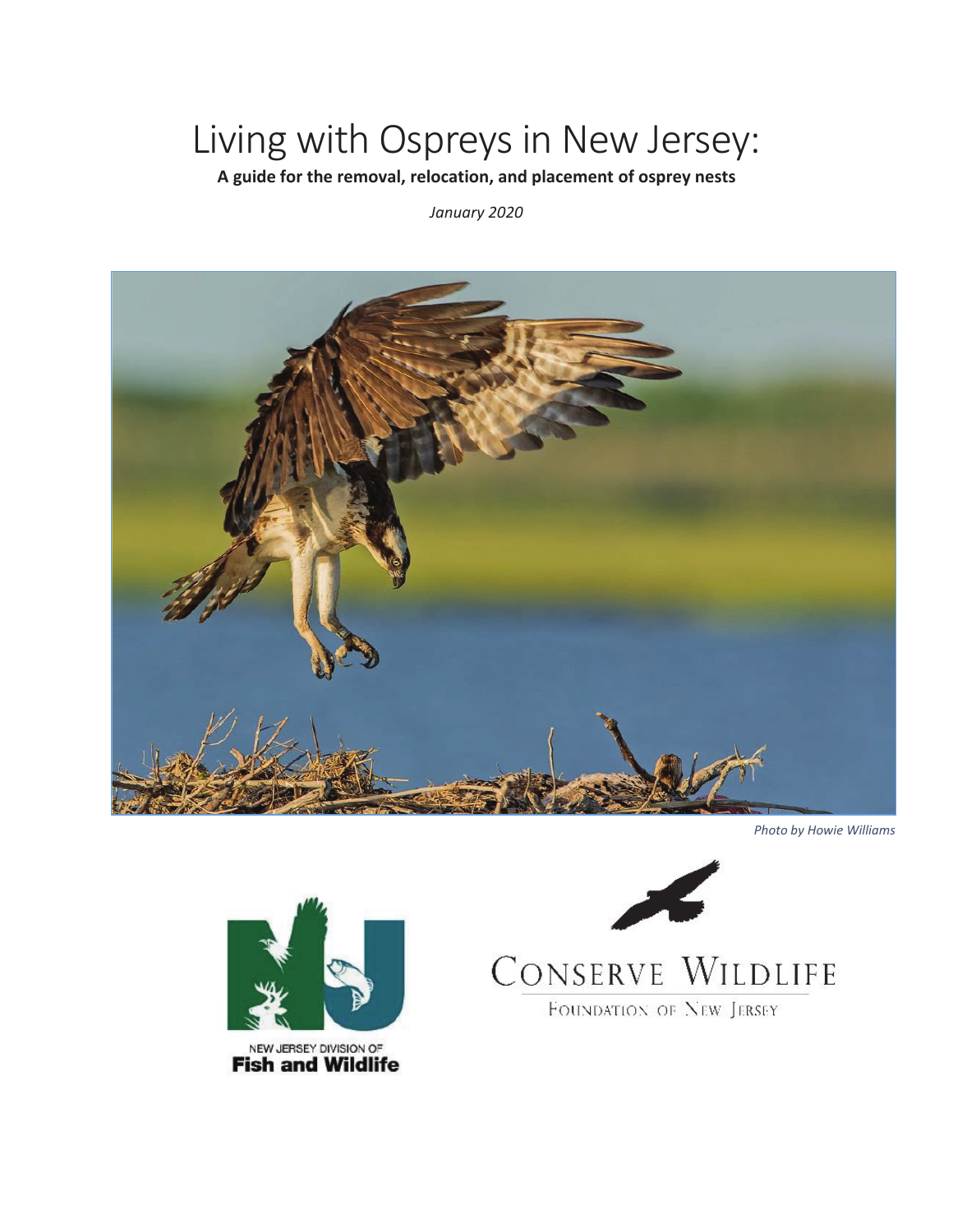In New Jersey, the New Jersey Division of Fish and Wildlife, Endangered and Nongame Species Program (ENSP) and U.S. Fish and Wildlife Service (USFWS) are responsible for the management and conservation of ospreys (*Pandion haliaetus*). In addition, the Conserve Wildlife Foundation of New Jersey is a partnering non-profit organization that assists with osprey management and conservation. This document was produced to describe the laws that pertain to the protection of ospreys and their nests and to inform landowners and managers of these regulations to protect the birds, property, and people. We specifically address problematic nests with emphasis on nest removal, relocation and placement of alternative nest sites. These guidelines may be modified to address individual circumstances when in direct consultation with ENSP, USFWS, and USDA–Wildlife Services.

Historically, before the effects of DDT caused the state's osprey population to decline, over 500 osprey nests could be found along New Jersey's coastline. Most nests were found on snags (dead trees), trees with broken tops, or on the ground. By 1974 only 50 nests remained (Clark 2004). The effects of DDT in the food chain caused reproduction to fail, and habitat was lost with a rapidly increasing shore population that eliminated many trees and increased ground predator populations. In New Jersey the osprey was listed as state endangered in 1974. Recovery began when DDT use was banned in 1968 in New Jersey and 1972 in the U.S. In the early 1970s, biologists transferred healthy eggs and chicks from Chesapeake Bay into NJ nests to improve nest success at NJ nests (McLain 1974). ENSP biologists also coordinated efforts with many partners to install man-made nest platforms for them. These new artificial nest platforms replaced the snags and trees that were lost as the barrier islands became more developed.

#### *Ospreys build large nests which can weight up to 200 lbs. They use sticks, grass, muck, seaweed, eelgrass, reeds, and often trash to build up their nests.*

Today, the estimated size of the population is above 650 nesting pairs (Wurst and Clark 2020). Ospreys nest primarily on man-made platforms that are designed specifically for them. However, many nest on almost any tall structure near water. Ospreys seek nest sites that are close to open waters where they can find fish, their main prey, and protection from ground predators like raccoons. For example, ospreys nest on old duck blinds, channel markers, utility poles, docks, and now more frequently on communication towers, docks, boat lifts, light poles, billboards, and even chimneys along the New Jersey shore.

In New Jersey, ospreys are listed as threatened under the Endangered and Nongame Species Conservation Act of 1973. Nests are protected in the nesting season from April 1 through August 31. During this time nests cannot be disturbed or moved without obtaining federal and state permits issued in situations of threat to human health or safety. Active nests can only be moved or removed with permits and with oversight by the appropriate government agency.

#### *Laws Protecting Ospreys*

• New Jersey Endangered and Nongame Species Conservation Act of 1973 (N.J.S.A 23:2A): prohibits the take or possession of any species on the endangered or nongame list. "Take"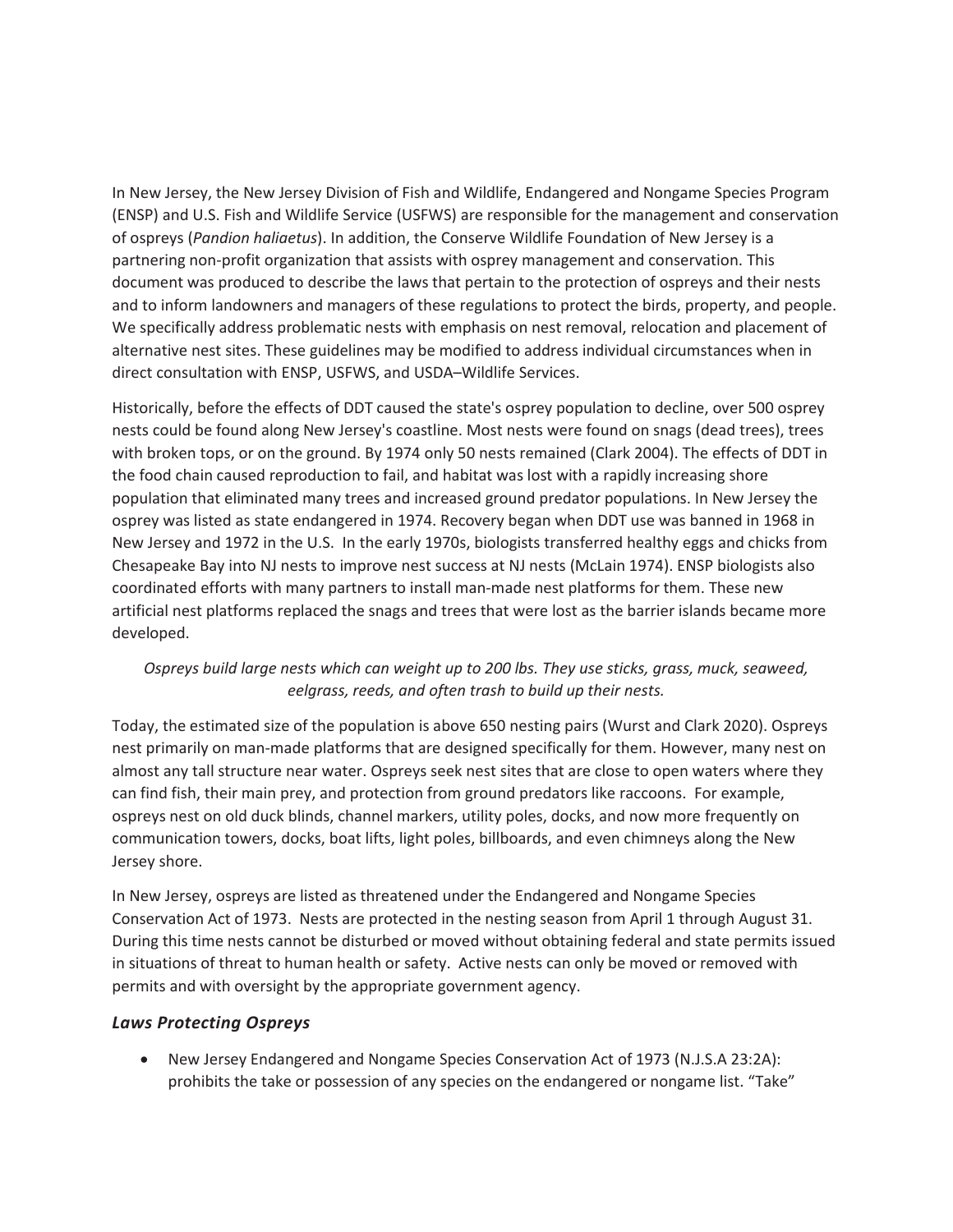means to harass, hunt, capture, kill, or attempt to harass, hunt, capture or kill, wildlife. "Wildlife" means any wild animal or any part, including eggs or offspring.

• Migratory Bird Treaty Act of 1918 (16 U.S.C. 703-712): prohibits the take or attempt to take any parts of a migratory bird, including its nest, eggs, or young. "Take" broadly means to "pursue, hunt, take, capture, kill, attempt to take, capture or kill, possess, offer for sale, sell, offer to purchase, purchase, transport." This was updated by USFWS in 2003 with clarification that inactive nests of migratory birds (excluding bald and golden eagles and federally endangered and threatened species) were not protected under the Migratory Bird Treaty Act.

### *Osprey Nest Access, Removal, and Relocation*

If you need to approach and conduct work on a structure that supports an osprey nest, please follow these guidelines to help protect the birds, yourself, and your company.

**Active Nests** - An active nest is defined as one that contains eggs or dependent (flightless and newlyfledged) young in April through August, or which is being actively tended in those months. An active nest cannot be entered or disturbed without first obtaining a permit from the USFWS or with oversight from the U.S. Department of Agriculture's Animal and Plant Health Inspection Service–Wildlife Services (USDA), co-signed by the NJ Division of Fish and Wildlife. Before seeking authorization from ENSP, USFWS, or USDA to relocate or remove an active nest, all reasonable measures to protect the nest until the young fledge must be taken. In general, removal of active nests is not permitted, but a nest may be relocated or removed if it poses a direct threat to human health or safety; or when the birds and their nest are threatened (for example, fire risk associated with a live power pole structure). In rare cases, nests that do not pose a threat, but interfere with the intended use of the structure, can be relocated or removed with appropriate permits.

**Inactive nests** - An inactive nest is defined as a nest without any eggs or dependent (flightless and newly-flighted) young and includes nests under construction outside of the normal nesting season of April 1-August 31. Removal of inactive nests requires a NJ Division of Fish and Wildlife depredation permit. Inactive nests should only be removed if the nest poses a threat to property integrity, human health or safety. In most cases it can be difficult to determine from the ground if a nest contains eggs or young, so during the nesting season of April 1 to August 31, no inactive nest can be removed without first obtaining written confirmation by ENSP and/or USDA–Wildlife Services.

Removal of inactive nests during the non-nesting season of September 1 through March 31 requires a depredation permit from NJ Division of Fish and Wildlife. We request consultation so we can help design a successful alternative for future nesting on a new nest structure.

#### *Maintenance of Communication Towers*

- x *Maintenance during the nesting season (April 1 August 31):*
	- $\circ$  Maintenance work on a tower during the nesting season: These nest sites (constituting the entire tower structure) may not be entered without a Federal (USFWS Migratory Bird Program) and State permit (NJ Division of Fish & Wildlife). You must work with USDA-Wildlife Services or the permitting agency to access, enter, or remove a nest, due to the potential for disturbance or take. Permits to access a nest during this time will be issued on a case by case basis. Call USDA for further guidance.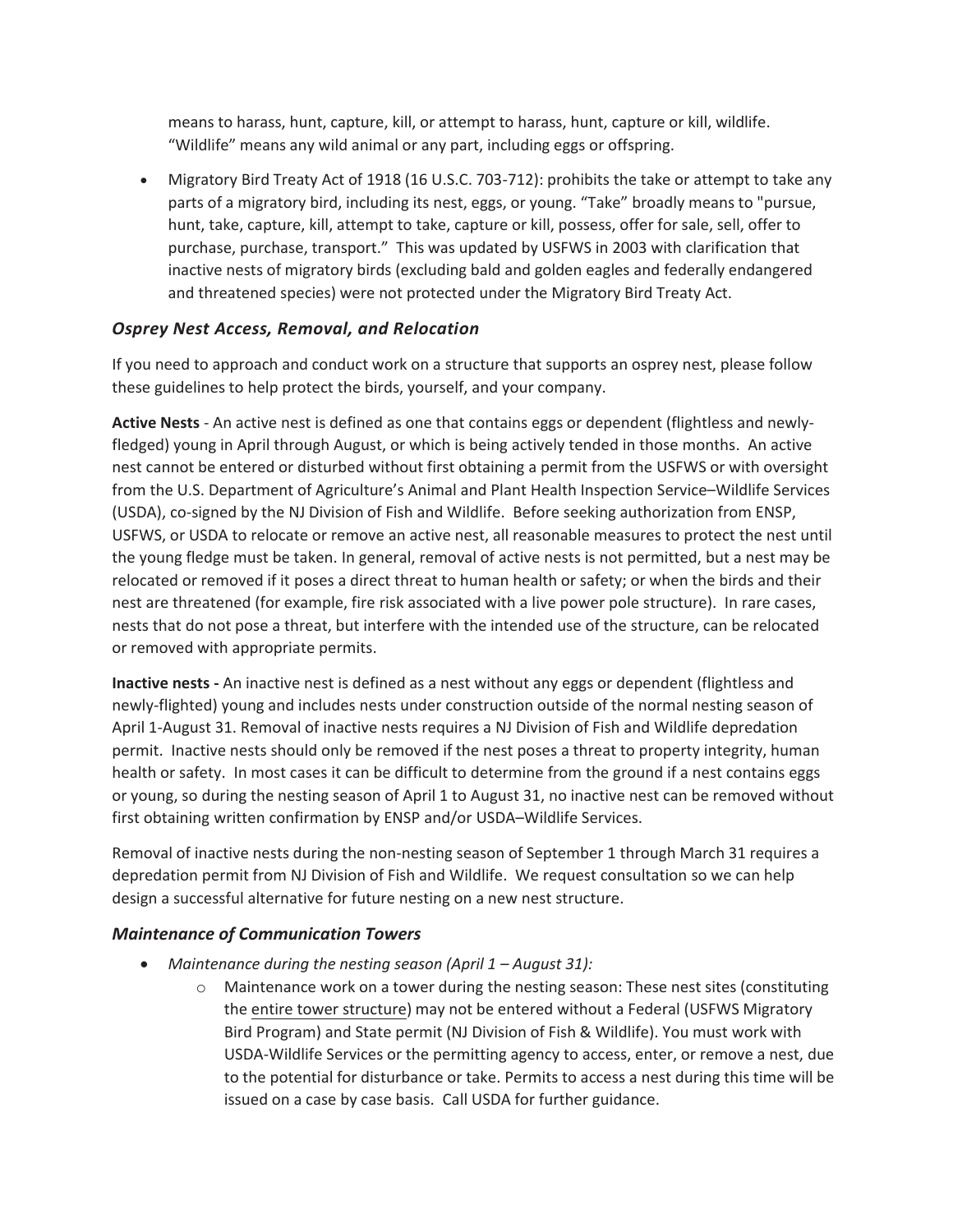- $\circ$  Ground-maintenance (work near the base of the tower) during nesting season: Send an email to Kathy Clark and CC: Ben Wurst to notify them of the proposed work. Give Clark or Wurst your contact info and a location map (with GPS coordinates) of the tower that contains the nest.
- x *Maintenance during the non-breeding season (September 1 March 31):*
	- o Maintenance work on tower: No notification required. Nests cannot be removed without a NJDFW depredation permit. If the nest is new please provide Clark or Wurst with coordinates or an address for the tower and your contact information.
	- $\circ$  Ground-level maintenance: No notification required. If the nest is new please provide Clark or Wurst with coordinates or an address for the tower and your contact information.

#### *Applications for Permits Referenced in this Document can be found here:*

- NJ Division of Fish and Wildlife Depredation Permit application: http://njfishandwildlife.com/pdf/xotic\_depredationapp.pdf
- USDA Migratory Bird Permits: http://www.fws.gov/forms/3-200-13.pdf

#### *Osprey Nest Relocation*

If a problematic active osprey nest needs to be removed, then we highly recommend a replacement nest be installed before or at the time of nest removal. Ospreys have a very high level of site fidelity, which means that they return to the same nest site every year. Replacement nests help ensure that the local population remains in a viable and productive position to keep the regional population at a sustainable level. In addition, it will provide a more suitable place for the ospreys to rebuild and therefore help prevent them from rebuilding on the same problematic site. Replacement nests should be installed *within view* of the existing nest and not more than 300' away. They should be *as tall as or taller* than the original nest. The new nest platform should be installed in an *open area* away from trees, powerlines and potential human disturbance. Please refer to the attached platform plans (page 6-7) for specifications, which can be adapted for use on utility poles. If possible, nests removed should be transferred to the new nest platform intact. If not, the new nest can be "rebuilt." Lastly, a deterrent should be installed on the original nest site to block future nesting attempts by ospreys. A simple deterrent consists of a half-sawn pipe or tube that is installed above the nest site. This blocks the ospreys attempt to drop nesting material onto the structure.

#### *Osprey Nest Site Selection*

Placement of nest structures for ospreys affects the chances they'll be used. As a general rule, the closer to water, the better. Colonization of new sites is related to how close ospreys presently nest to the new site, since young birds returning to breed usually take up nesting within one to several miles of their natal area. Nest structures should be placed at least 25' to 50' from the water's edge so that it is not lost to soil erosion.

Another very important consideration is predation. We recommend a single pole structure with a platform on top. Single poles are easily outfitted with a predator guard (inverted cone, or a sleeve of aluminum flashing) that prevents raccoons from climbing into the nest. A raccoon has been seen climbing into a 30-foot high nest, so a guard is very necessary.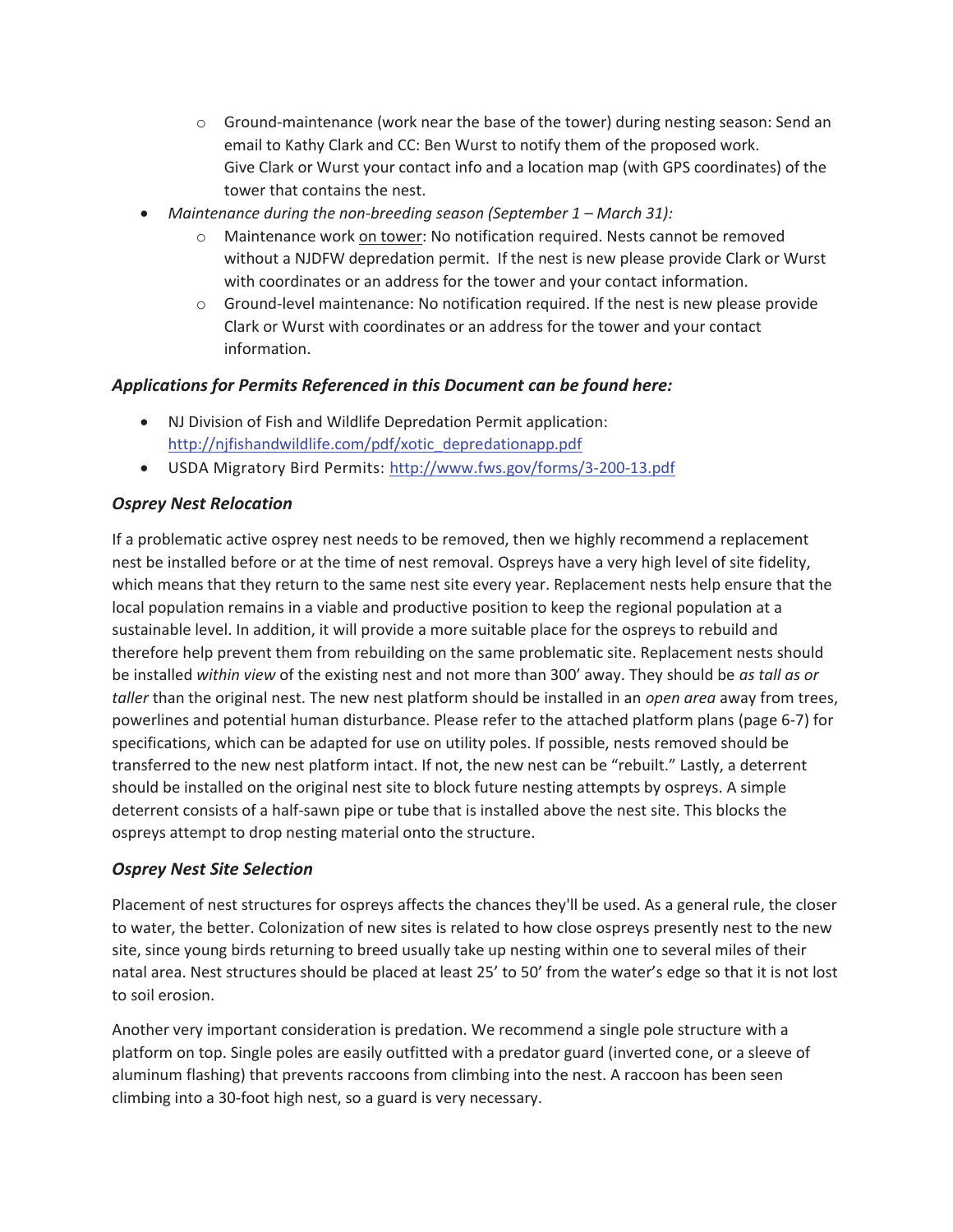An attractive nest, to an osprey, includes a nearby perch. The male prefers to perch either on the nest or within 50'. A 2x4 that rises two to three feet higher on both sides of the nest platform is ideal, as is a perch pole least 4' in height, placed nearby. A simple perch consists of a 2x4 with a wood branch (1½" to 2" diameter) mounted perpendicularly on top of the 2x4. Ospreys generally return to New Jersey in late March and take up nesting in April. Nest structures should be in place by mid-March for that season's use.

Ospreys are most sensitive to disturbance during April, when they are laying eggs, and are most likely to abandon the nest if disturbance is too great. They will grow more defensive of the nest area in May and June when they have young, and both male and female must feed intensively to keep up with all the appetites. It is important that disturbance remain low during this time as well. Ospreys have exhibited tolerance of certain types of disturbance, such as boat traffic on waterways, as long as such traffic ignores them. Disturbance increases as boats stop nearby and people focus on the birds at close range. A safe distance from which to observe ospreys will vary depending on the area, but observers must stay beyond the distance at which the adults react. Their reaction must be judged as even their attention to the observer, not simply when they lift off the nest in defense.

You should have permission from the landowner before installing a nest platform. Landowner information can be obtained at the municipal or township office. For lands in state ownership, a special use permit may be required by the Department of Environmental Protection. If you put up an osprey nest structure, please send GPS coordinates or a map in Google Earth and email us the location. We include all potential nest sites in our triennial census of ospreys in the state. If the nest is used by ospreys, please notify us. New nests can also be mapped using www.osprey-watch.org.

Finally, we offer technical assistance to private consulting firms, individuals, school groups, environmental commissions, Boy & Girl Scouts, and anyone else interested in building and constructing osprey nesting structures. We can help you choose the most suitable location to place a platform so it will not negatively impact other wildlife that may live in the area. Please do not hesitate to contact us for more information or if you have a question.

### *Ospreys & Unmanned Aerial Vehicles (UAV)*

As technology and access to UAVs expands we realize that a larger portion of the public may fly these vehicles in areas where ospreys may nest. All guidelines set by the FAA must be followed when operating a UAV. UAV pilots must not fly within 1,000 feet of any active osprey nest. To an osprey, a UAV looks like a potential predator. Ospreys will defend their nests and attack any potential predator at nest sites. Simply flying near a nest can add stress to birds and cause adults to fly off nests where their young are vulnerable to predation. The UAV itself can also put the adult osprey and their young at risk of being seriously injured or killed from an impact. Any harm caused by a UAV to an osprey is a violation of the NJ Endangered & Nongame Species Conservation and the Migratory Bird Treaty Act.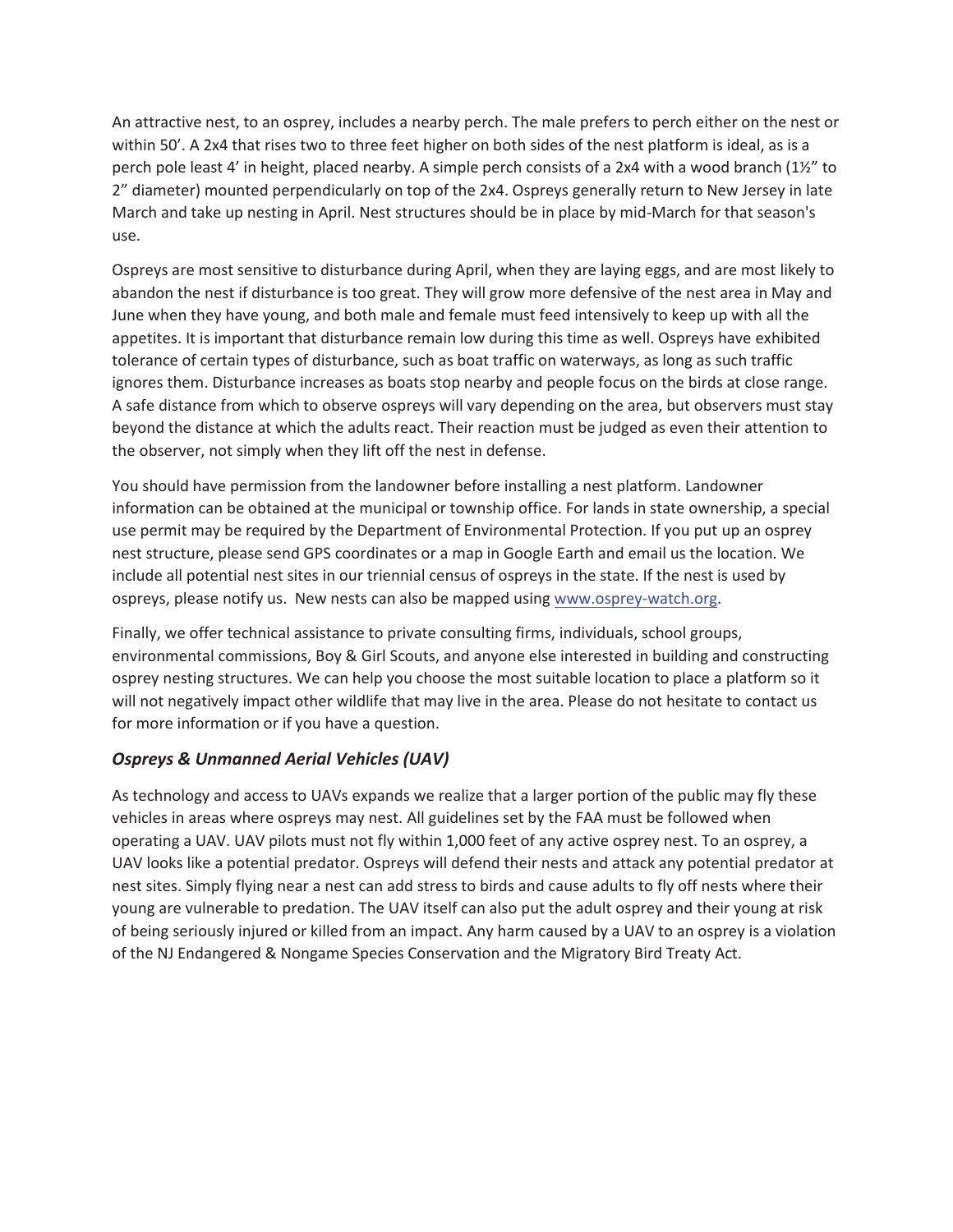#### *Key Contacts*

- Kathy Clark Supervising Zoologist Endangered & Nongame Species Program NJ Division of Fish & Wildlife Direct line: 609-628-1605 Main line: 609-628-2103 Email: Kathy.Clark@dep.nj.gov
- Ben Wurst Habitat Program Manager Conserve Wildlife Foundation of New Jersey 609-628-2103 Email: ben.wurst@conservewildlifenj.org
- USDA Animal and Plant Health Inspection Service Wildlife Services, New Jersey Field Office 140 Locust Grove Road Pittstown, NJ 08867 Tel: (908) 735-5654 ext. 17 Fax: (908) 735-0821
- US Fish and Wildlife Service Migratory Bird Permit Office PO Box 779 Hadley, MA 01035 Tel: (413) 253-8643 Email: permitsR5MB@fws.gov
- US Fish and Wildlife Service New Jersey Field Office Atlantic Professional Park 4 East Jimmie Leeds Road Galloway, NJ 08205 Tel: (609) 646-9310

#### *Resources*

- Clark, K͘ 2004. Thirty Years of Osprey Recovery in New Jersey: 1973 to 2003. New Jersey Birds. Spring 2004 – Volume XXX, Number 1. New Jersey Audubon Society. P. 2-6.
- McLain, P. and T. Shubert. 1974. Osprey Egg Transplant Program a Success. NJ Outdoors. Sept/Oct 1974.
- U.S. Fish & Wildlife Service. 2003. Migratory Bird Permit Memorandum MBPM-2. U.S. Department of the Interior, Fish and Wildlife Service, Washington, D.C. 2p
- Virginia Department of Game and Inland Fisheries. 2010. Removal or Relocation of Osprey Nests in Virginia: A guideline for landowners. Virginia Department of Game and Inland Fisheries, Bureau of Wildlife Resources, Wildlife Diversity Division, Nongame and Endangered Wildlife Program. Richmond, VA. 8 p.
- Wurst, B., and K. Clark. 2019. The 2019 Osprey Project in New Jersey. NJ DEP Fish & Wildlife, Endangered and Nongame Species Program; Conserve Wildlife Foundation of NJ. 12p.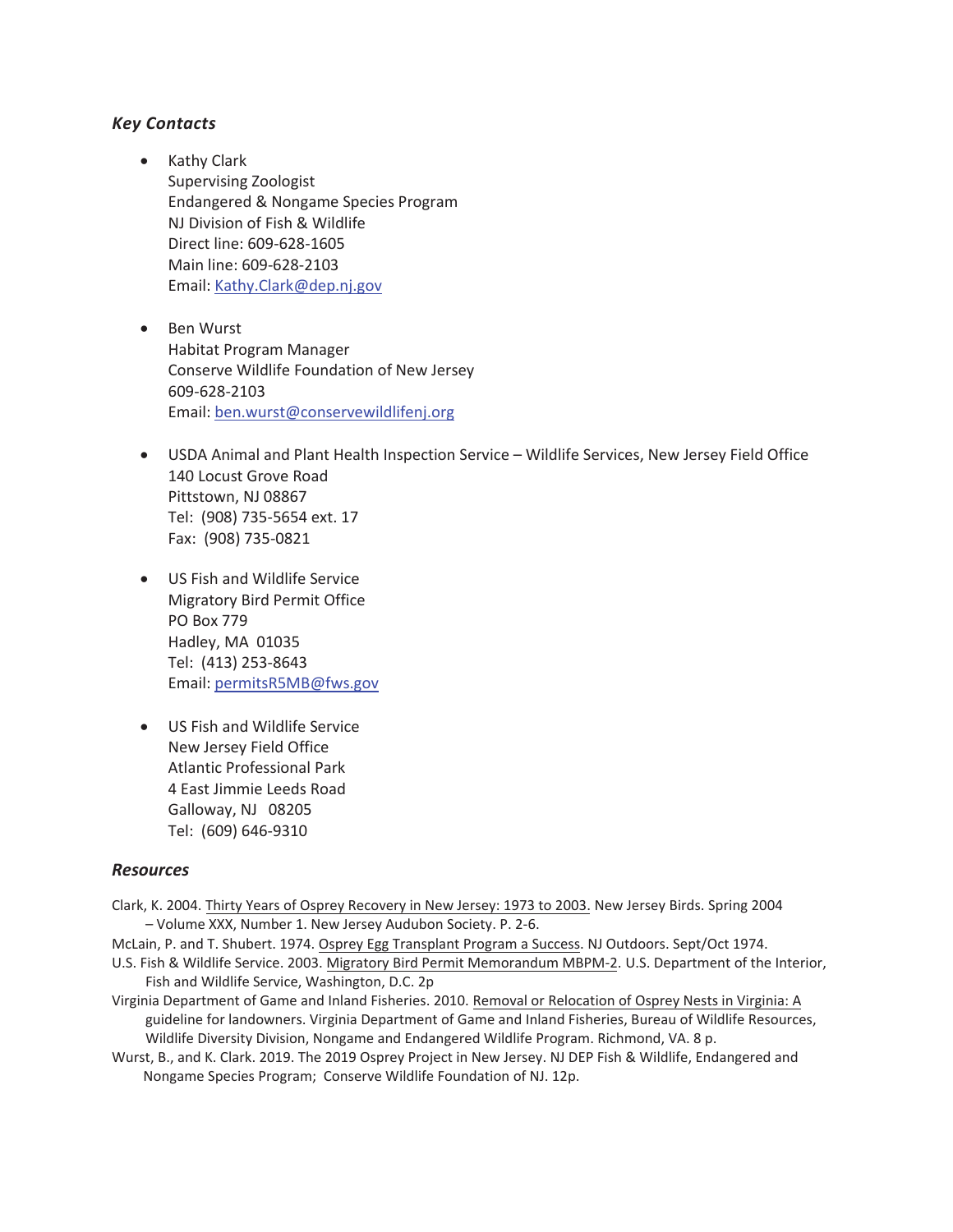#### *Material list for building one Osprey Nest Platform*

| <b>Item</b>                        | Quantity       | Size             | <b>Description</b>               | Unit price (approx 2015) |
|------------------------------------|----------------|------------------|----------------------------------|--------------------------|
| Lumber                             |                |                  |                                  |                          |
| Pole                               | 1              | 16'              | 6"x6" pressure treated           | \$55.20                  |
| 36" Box frame                      | 1              | 12'              | 2"x8" pressure treated           | \$14.00                  |
| Bottom box supports                | 1              | 12'              | 2x6" pressure treated            | \$12.00                  |
| Perch / brace                      | 2              | 8'               | 2"x4" pressure treated           | \$8.00                   |
| Red cedar branches (or other wood) | $\overline{2}$ | $~^{\sim}3'$     | about 2" in diameter             | n/a                      |
| <b>Fasteners</b>                   |                |                  |                                  |                          |
| Base to pole                       | $\overline{2}$ | $1/2$ " x 6"     | galvanized lag bolts             | \$4.60                   |
|                                    | 2              | $1/2$ "          | galv. flat washers               | \$0.80                   |
| Box to base                        | 6              | 3"               | stainless wood screws            |                          |
| 4 box corners                      | 12             | 3"               | stainless wood screws            |                          |
|                                    | 18 total       | 3"               | 1 lb. box stainless wood screws  | \$15.00                  |
| Brace to base                      | 2              | $3/8" \times 8"$ | galv. carriage bolts             | \$5.00                   |
|                                    | 2              | 3/8"             | galv. flat washers               | \$0.40                   |
|                                    | $\overline{2}$ | 3/8"             | galv. locking washer             | \$0.40                   |
|                                    | 2              | 3/8"             | galv. Nut                        | \$0.40                   |
|                                    |                | 5/8" x           |                                  |                          |
| Brace to pole                      | 1              | 10"              | galv. hex or carriage bolt       | \$7.00                   |
|                                    | 2              | 5/8"             | galv. flat washers               | \$1.40                   |
|                                    | 1              | 5/8"             | galv. locking washer             | \$0.40                   |
|                                    | 1              | 5/8"             | galv. nut                        | \$0.80                   |
| <b>Predator Guard</b>              |                |                  |                                  |                          |
| Aluminum flashing *                | 1              | 24"x26"          | Trim coil (painted)              | \$5.00                   |
| <b>Nails</b>                       | 5              | 6d               | Galvanized roofing nails (1 lb.) | \$4.00                   |
|                                    |                |                  | <b>Estimated Total Cost</b>      | \$144.40                 |

*\* Trim coil with a 24" width can only be purchased by the roll, which is 50' and is approximately \$75-98\**

*For help with siting a nest platform refer to page 3-4 of this document.* 

*Please let us know where you place the nest platform(s) and when they are used by a pair of ospreys. We will include the site in our annual surveys.* 

For a video tutorial on building a platform, visit: www.conservewildlifenj.org/osprey

*Thank you for helping ospreys in New Jersey!*